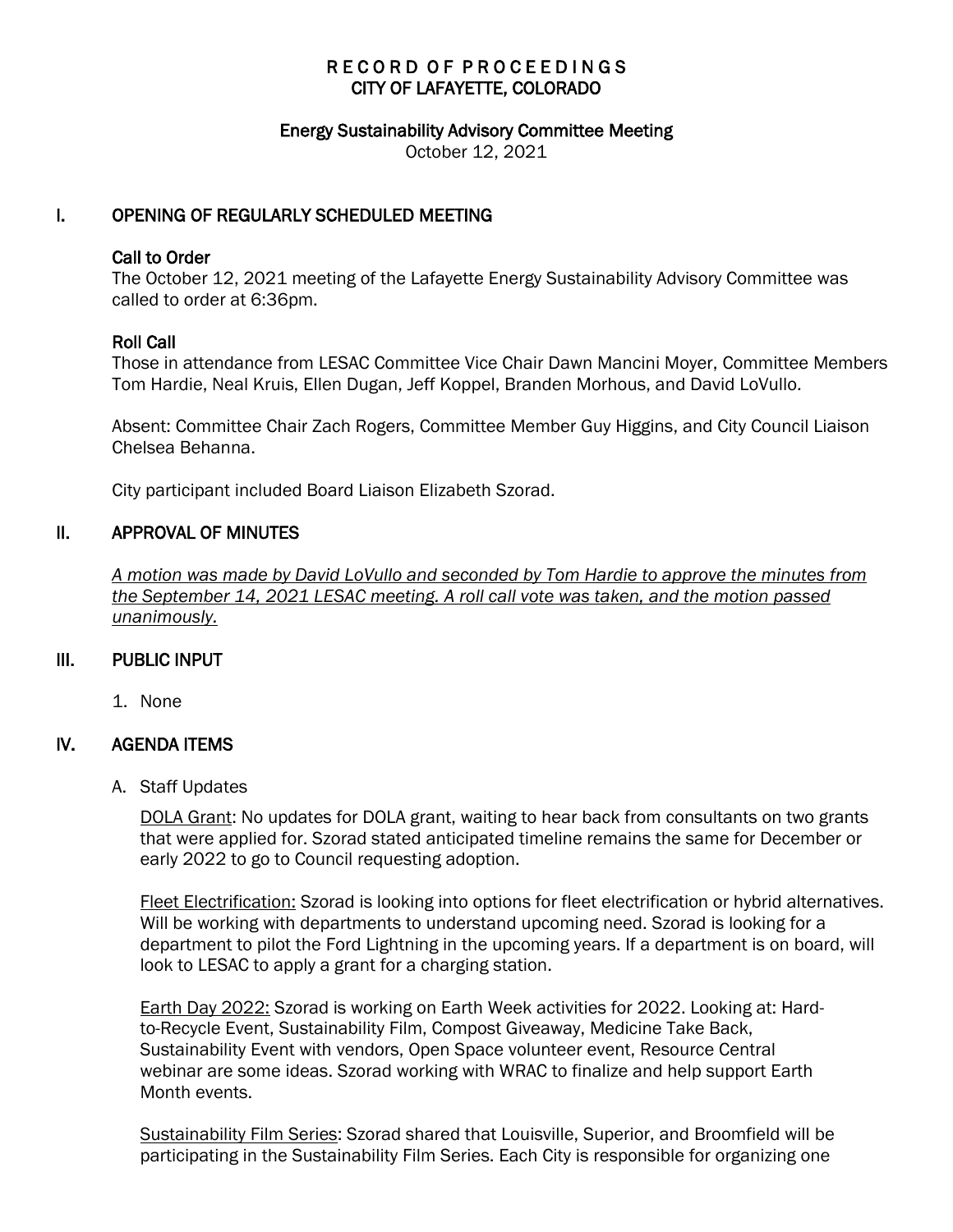event. Lafayette will be organizing the November 18 film, which coincides with America Recycles Week. WRAC secured a guest speaker the Executive Director from the Inland Ocean Coalition in Colorado, and Lafayette will be showing "A Plastic Ocean." Szorad is finalizing the graphics to promote the film.

Plastic Bag Ban Outreach: Szorad and Miller are working to come up with an outreach plan to start educating businesses + residents about the plastic bag ban effective January 1, 2024. Looking to have material available for Earth Day 2022. Szorad is looking into expanding the ban to include small businesses and remove any exemptions – this is a countywide initiative.

Waste: RFI was released, City will host a meeting to receive industry feedback on the draft RFP materials. Szorad has received positive feedback from haulers in the area. Szorad is also working on the waste haulers license application that will go in front of City Council on October 19 to approve the annual fee.

Upcoming Events: Szorad updated on upcoming business event – Green Business Breakfast on October 14. Businesses are welcome to attend to learn more about the Green Business Program.

- B. City Council Liaison Update:
- C. Other Business:
	- 1. Boulder County Grant:
		- a) PACE: Fellow took a full-time job, Erika (another PACE Fellow) will be transitioning into Lafayette. Szorad explained perfect timing due to the wrap up of the small business equity program to the to-go ware campaign. To-go ware campaign will launch in the next few weeks and will provide a \$200 rebate for businesses wanting to switch from Styrofoam containers to another to-go ware container. Koppel, Hardie, and Szorad worked on editing the flyer to provide education, which provides the rebate.
		- b) Greenhouse Gas Inventory: All data gathering has been completed, Mancini Moyer and Szorad will be reviewing the inventory for any discrepancies. Once the data is reviewed, Lotus will create report and the infographic to share the story in Lafayette regarding GHG and emission goals. Szorad shared some initial data analysis that was conducted by Lotus.
		- c) Neighborhood Sustainability Program Exploration: The Sustainability Intern was hired, this is her second week. Szorad introduced Miller to the Committee. Miller started to meet with organizations to explore the feasibility of the program in Lafayette. Miller will also be working on internal sustainability and conducting audits of City facilities with PACE.
	- 2. 2022 Boulder County Grant: Szorad still working with internal departments to determine projects. Considering: rebrand of Green Business Program, expansion of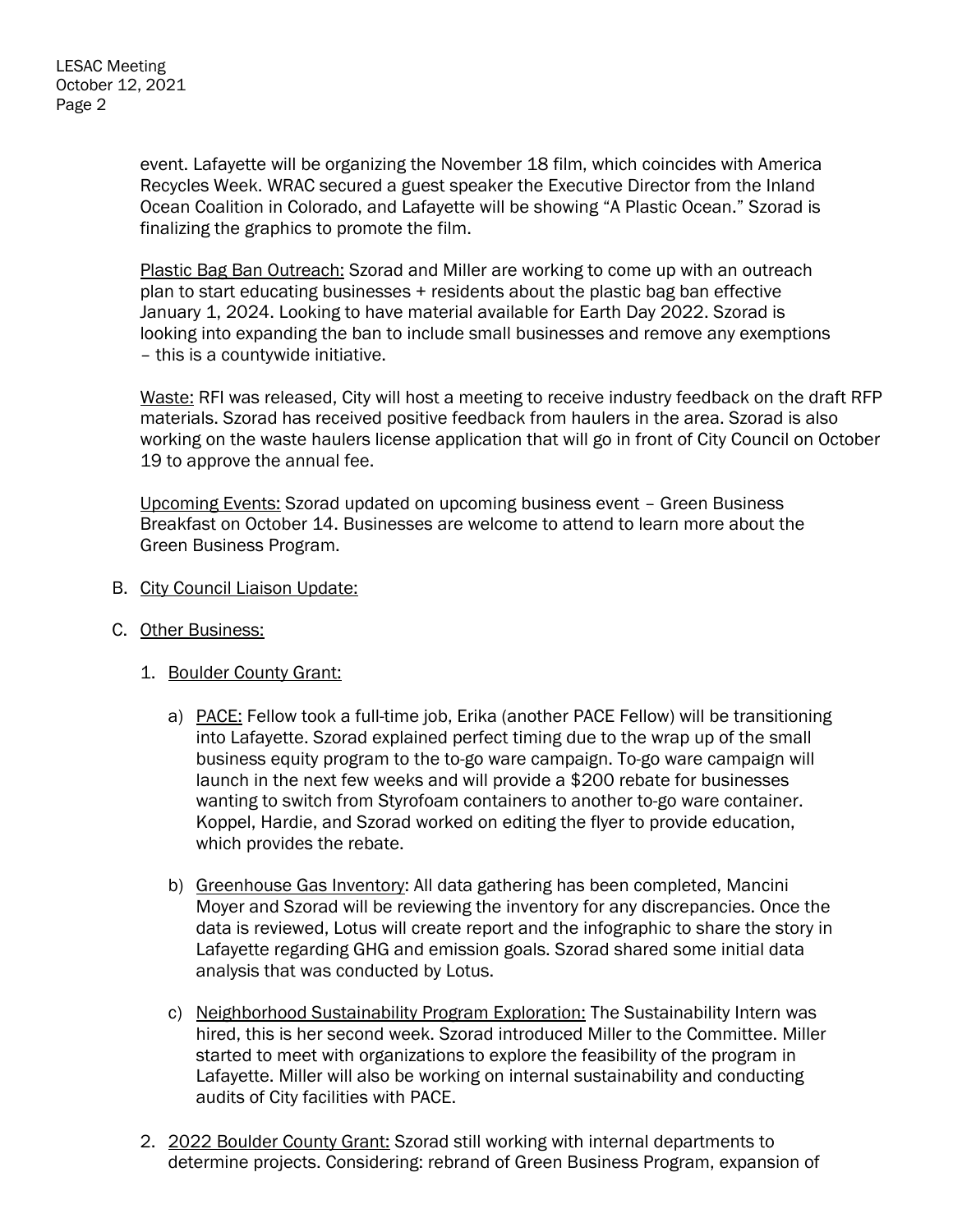solar farms, enhancement of water conservation programs with Resource Central, and partnership with Open Space to provide interactive educational signage or stations along trails to educate users about the ecosystem and natural environment. Szorad working to finalize cost of each program. Also looking to see if there is a possibility of using grant funds to educate about the upcoming plastic bag ban and fund larger sustainability event called Eco-Tober.

- 3. CoPirg: Szorad was approached by CoPirg regarding committing to a 100% electric fleet with the GoEV City and County campaign. The organization is hoping to present to LESAC in the November meeting. Szorad is meeting with departments to understand the challenges to switching to EV, a lot around hauling and charging lag time. LoVullo mentioned the concern about technology as there is not an electric ambulance and what technology will be available long term.
- 4. GHG Inventory and Roadmap: Mancini Moyer presented historical LESAC context for the GHG inventory and roadmap. Two main files to review are the summary of inventories to date by Lotus Consulting. Mancini Moyer reviewed the scopes included in the GHG inventory and how the data is pulled from utilities. Energy and transportation are where we have the most information. Scope 3 contains most of the emissions which can include waste, food, etc. Scope 3 also reviews nature-based solutions such as sequestering carbon in Open Space. An Ordinance was passed to reduce GHG in 2017 and a roadmap was developed to get us to that goal. The roadmap outlines specific strategies that can be taken by the City to reach goals. Szorad to reach out to IT to see how to share documents with Committee and that all members can have access to.
- 5. Green Business History: Hardie provided a history of the Green Business program. The City piloted the Green Business Recognition program in 2013, first in Boulder County. The program has become a collaboration between LESAC and WRAC with the City and PACE. Business apply via Green Business Tracking to get recognized as a green business. Hardie explained that we last recognized businesses in 2020 for the work they are doing for sustainability. Typically a presentation to City Council was conducted and businesses could get a picture with City Council.
- 6. Membership: Hardie must vacate his membership for LESAC, shared his tremendous appreciation to the Committee and stated will be involved in some capacity moving forward as a business owner. With his seat vacant, that will open a regular seat.
- 7. Budget: Mancini Moyer requested committee members to bring their ideas to utilize the remaining budget on the November meeting.